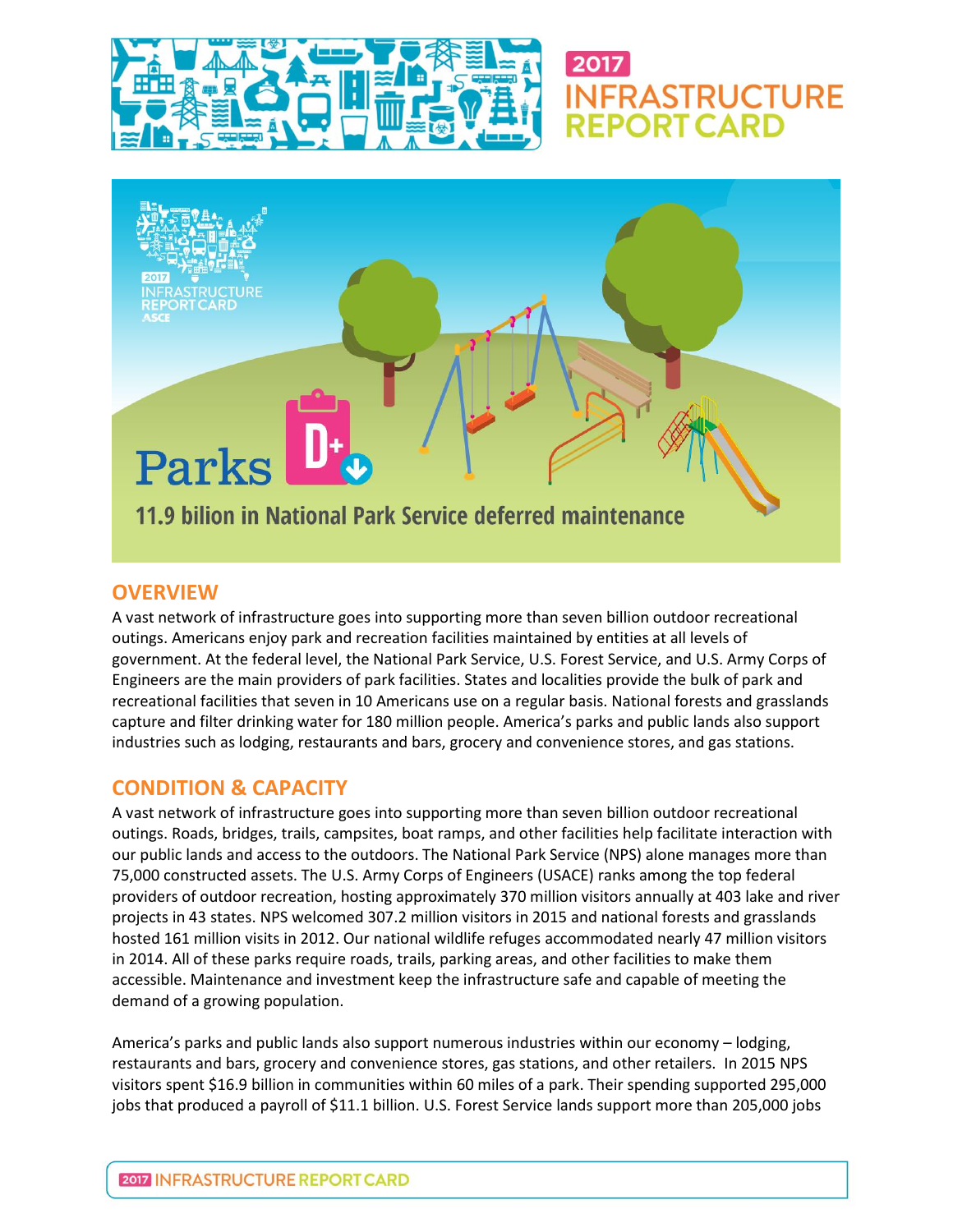

associated with recreation and wildlife visitor use. Their visitors contribute \$11 billion to the economies of mostly rural, gateway communities each year.

Capital spending by local and regional public park agencies in the U.S. generated nearly \$59.7 billion in economic activity and supported 340,000 jobs in 2013. The more than 6,600 state park sites constitute less than a quarter of national acreage, but see two and a half times as many visitors on an annual basis—nearly 759 million visits in 2015. The average local park and recreation agency provides 9.5 acres of park land for every 1,000 residents. 29% of American households reported using their local park frequently in 2015 and 47% reported frequenting occasionally.

These lands, historical parks and cultural sites, monuments, battlefields, and recreational areas play other critical roles in American life. National forests and grasslands capture and filter drinking water for 180 million people in over 68,000 communities. It's estimated that the value of water flowing from U.S. Forest Service lands is \$7.2 billion annually. Major U.S. cities like Los Angeles, Portland, Denver, and Atlanta receive a significant portion of their water supply from national forests.

#### **INVESTMENT AND FUNDING**

The 2016 centennial of the National Park Service helped shine a light on the infrastructure needs and crowded facilities in our national parks. In 2015 NPS reached a record-high of \$11.9 billion in deferred maintenance, which NPS defines as "maintenance that was not performed at the required intervals to ensure an acceptable facility condition to support the expected life cycle of an asset." \$5.97 billion of the deferred maintenance is for paved roads and structures including bridges, tunnels, and paved parking areas. The remaining \$5.95 billion in deferred maintenance includes unpaved parking areas, unpaved roadways, utility systems, dams, constructed waterways, marinas, aviation systems, railroads, ships, monuments, fortifications, towers, interpretive media, and amphitheaters.

NPS classifies \$2.38 billion of these other facilities as highest priority non-transportation facilities. This is a total increase of \$434.2 million in total deferred maintenance over the year before and an increase of over a billion dollars in deferred maintenance in paved roads and structures since 2013.

At other federally owned and operated parks, the situation is similar. The USACE manages 12 million acres of lands and waters that are available for a wide variety of recreational activities. Visitation has steadily increased in recent years, and this upward trend is likely to continue; 90% of USACE lakes and rivers with recreation areas are located within 50 miles of a metropolitan area. Visitors to USACE facilities spend \$13 billion annually and support 187,000 jobs. The majority of USACE recreation facilities are over 50 years old and require upkeep to meet visitor health and safety standards. The USACE continually evaluates recreation area operations to maintain or improve cost efficiency in operations.

At the Forest Service, budgets are being squeezed by the need to focus more financial resources on wildfire suppression. At the close of FY2015, the Forest Service reported a \$5.1 billion maintenance backlog, including deferred maintenance for roads, trails, buildings, water systems, and fences, among other categories. Since then, deferred maintenance totals have likely grown, because for the first time in the agency's history, more than half of its budget is being consumed by spending related to wildfires.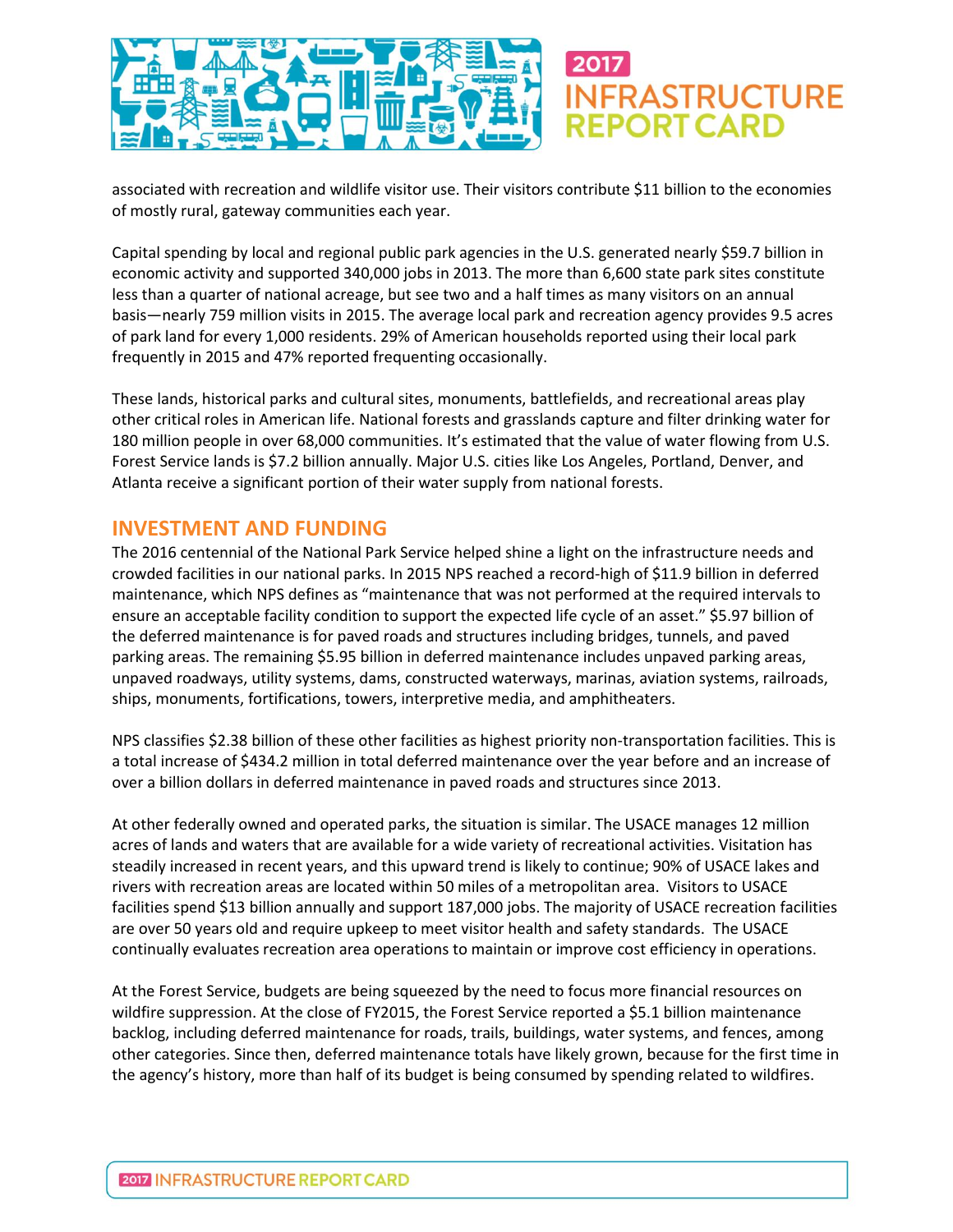

Investment in outdoor recreation facilities will continue to be impacted as more and more development encroaches into areas at risk from wildfire.

It's not just national parks that face significant budget shortfalls; Since the 1990s, general fund support for stake parks has steadily declined. States have undertaken various strategies to fill the gap, including increasing user feels for park entrance, camping and lodging, and recreational activities, as well as privatizing certain park operations. However, these financing strategies are insufficient to address the significant backlog of critical infrastructure projects. Conservative estimations indicate deferred maintenance in state parks totals more than \$95.3 billion.

There has been some progress in addressing the chronic underfunding of our park and recreation infrastructure over the past few years. Congressional appropriations to NPS increased 7.5% over the last 10 years, after adjusting for inflation. For state parks, total operational capital expenditures grew 25.3%, or \$159 million, in 2016. These gains were often a result of increased general fund allocations or dedicated bonds, both made possible by a recovering economy.

The federal transportation bill, Moving Ahead for Progress in the  $21<sup>st</sup>$  Century Act (MAP 21) established the Federal Lands Transportation Program (FLTP) to supplement the deferred maintenance budget typically provided through discretionary appropriations. It provided \$240 million to NPS and \$30 million to be allocated competitively to the Forest Service, Corps, and Bureau of Land Management. FLTP was reauthorized under the most recent federal transportation bill, the Fixing America's Surface Transportation (FAST) Act, in December of 2015. The NPS receives an annual sum each year through the FAST Act and is expected to receive a total of \$1.4 billion between FY16-FY2020. The U.S. Forest Service will also receive an annual sum for a total investment of \$85 million. The Corps will compete with the Bureau of Land Management, Bureau of Reclamation, and other independent federal agencies with natural resource and land management responsibilities for an additional \$120 million available through FLTP.

In December of 2016, Congress passed the National Park Service Centennial Act (H.R. 4680). This legislation establishes the National Park Centennial Challenge Fund (NPCCF) that requires a one-to-one match of federal and private funds, directs the National Parks Foundation to create A Second Century endowment, and focuses NPCCF investment on an identified list of signature projects and programs eligible for funding, while prioritizing deferred maintenance, physical improvements to visitor services facilities, and trail maintenance.

There are also lessons to be learned from our state parks. Utah and South Carolina are adding new recreational infrastructure to spur increased revenue. Michigan and Idaho have increased revenues by offering year-round passes at their Department of Motor Vehicles. By increasing their access to potential customers, Michigan has seen a 30% increase in year-round pass revenue despite decreasing the cost of the pass from \$24 to \$10 for a license plate access sticker.

#### **SOLUTIONS TO RAISE THE GRADES**

 Charge appropriate user fees at the local, state, and federal levels and allowing those agencies to use all collected user fees to support maintenance, operations and enhancements to their park systems.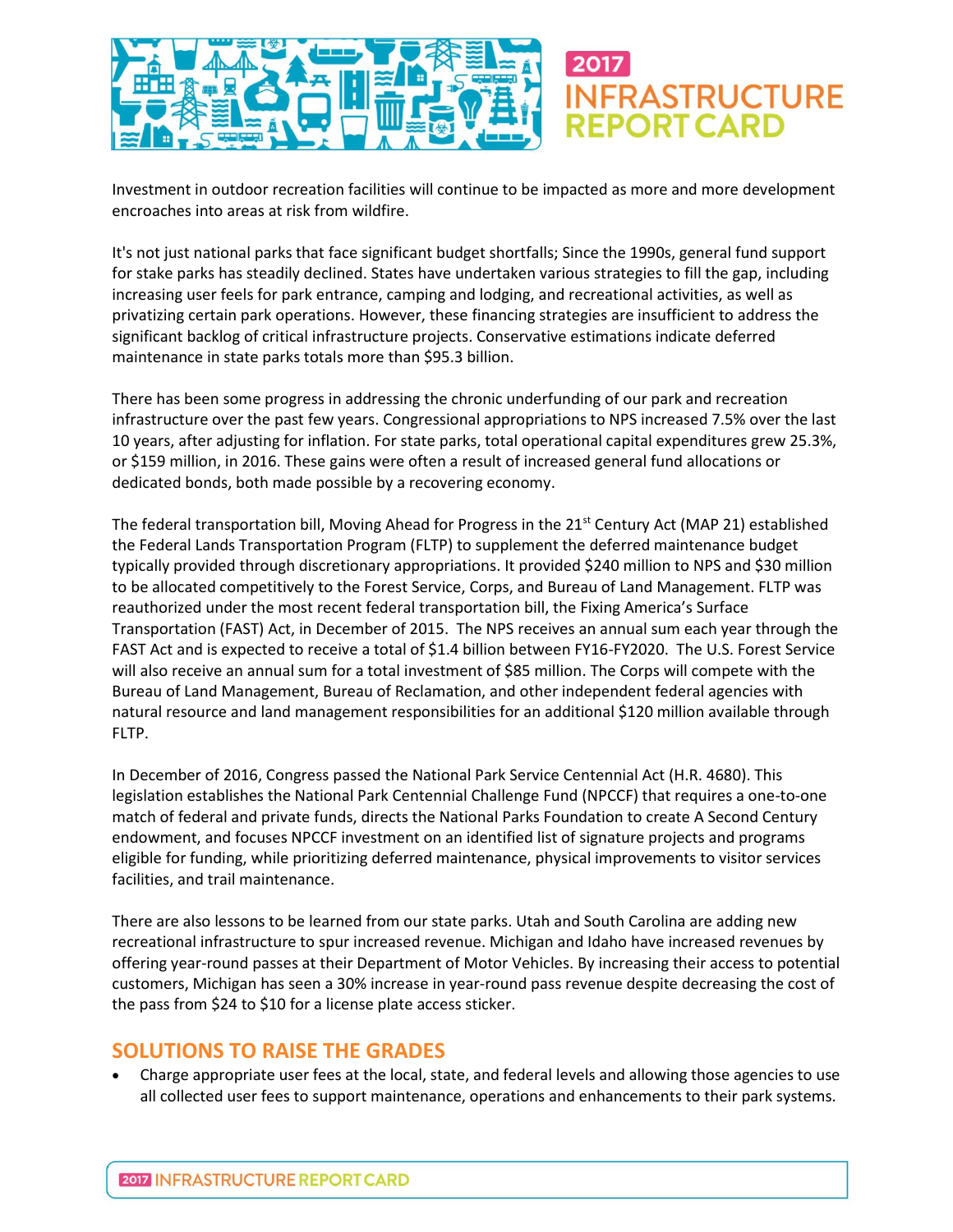

- Encourage communities who benefit economically from parks and public lands investment to also invest in their maintenance.
- Reauthorize and fully fund the Land and Water Conservation Fund to support acquisition of land and easements on land at the federal, state, and local levels.
- Increase appropriations for the National Park Service, the U.S. Army Corps of Engineers, the U.S. Forest Service, and other federal providers of recreational facilities to address maintenance backlogs.
- Leverage partnerships between the National Park Service and other recreation facilities operators and private groups to better utilize facilities and compensate for usage.
- Enact legislation to permit the U.S. Army Corps of Engineers to retain all collected recreation fees for use at its facilities.
- Renegotiate franchise fees with concessionaires of park and recreation facilities to increase return to support operation and maintenance of facilities.
- Conservation and recreation advocates should collaborate and cooperate to benefit public interest in both conservation and recreation.

## **SOURCES**

American Recreation Coalition, "Outdoor Recreation Outlook 2017," 2016, <http://www.funoutdoors.com/files/Outdoor%20Recreation%20Outlook%202017.pdf>

Congressional Research Service, "Deferred Maintenance of Federal Land Management Agencies: Fy2005-2014 Estimates," April 21, 2015, [http://naturalresources.house.gov/uploadedfiles/deferredmaintenance.pdf.](http://naturalresources.house.gov/uploadedfiles/deferredmaintenance.pdf)

Congressional Research Service, "National Park Service: Fy2017 Appropriations and Recent Trends," August 2, 2016, [https://fas.org/sgp/crs/misc/R42757.pdf.](https://fas.org/sgp/crs/misc/R42757.pdf)

National Association of State Park Directors, "Statistical Report of State Park Operations: 2014-2015," June 30, 2015, [https://cnr.ncsu.edu/news/wp-content/uploads/sites/10/2016/05/NASPD-AIX-2014-15-](https://cnr.ncsu.edu/news/wp-content/uploads/sites/10/2016/05/NASPD-AIX-2014-15-Data-Report-Final-copy.pdf) [Data-Report-Final-copy.pdf.](https://cnr.ncsu.edu/news/wp-content/uploads/sites/10/2016/05/NASPD-AIX-2014-15-Data-Report-Final-copy.pdf)

National Park Service, "NPS Deferred Maintenance Repots", <https://www.nps.gov/subjects/plandesignconstruct/defermain.htm>

National Park Visitor Spending Effects, Economic Contributions to Local Communities, States, and the Nation. April 2016, pg 8, 27 July 2016, [https://www.nps.gov/subjects/socialscience/vse.htm.](https://www.nps.gov/subjects/socialscience/vse.htm)

National Recreation and Park Association, "The Economic Impact of Local Parks: An Examination of the Economic Impacts of Operations and Capital Spending on the United State Economy",

The Outdoor Foundation, "Outdoor Recreation Participation Topline Report 2016", 2016, pg 1, 20 July 2016[, http://www.outdoorfoundation.org/pdf/ResearchParticipation2016Topline.pdf.](http://www.outdoorfoundation.org/pdf/ResearchParticipation2016Topline.pdf)

Paying for State Parks, "Evaluating Alternative Approaches for the 21<sup>st</sup> Century," January 2013.